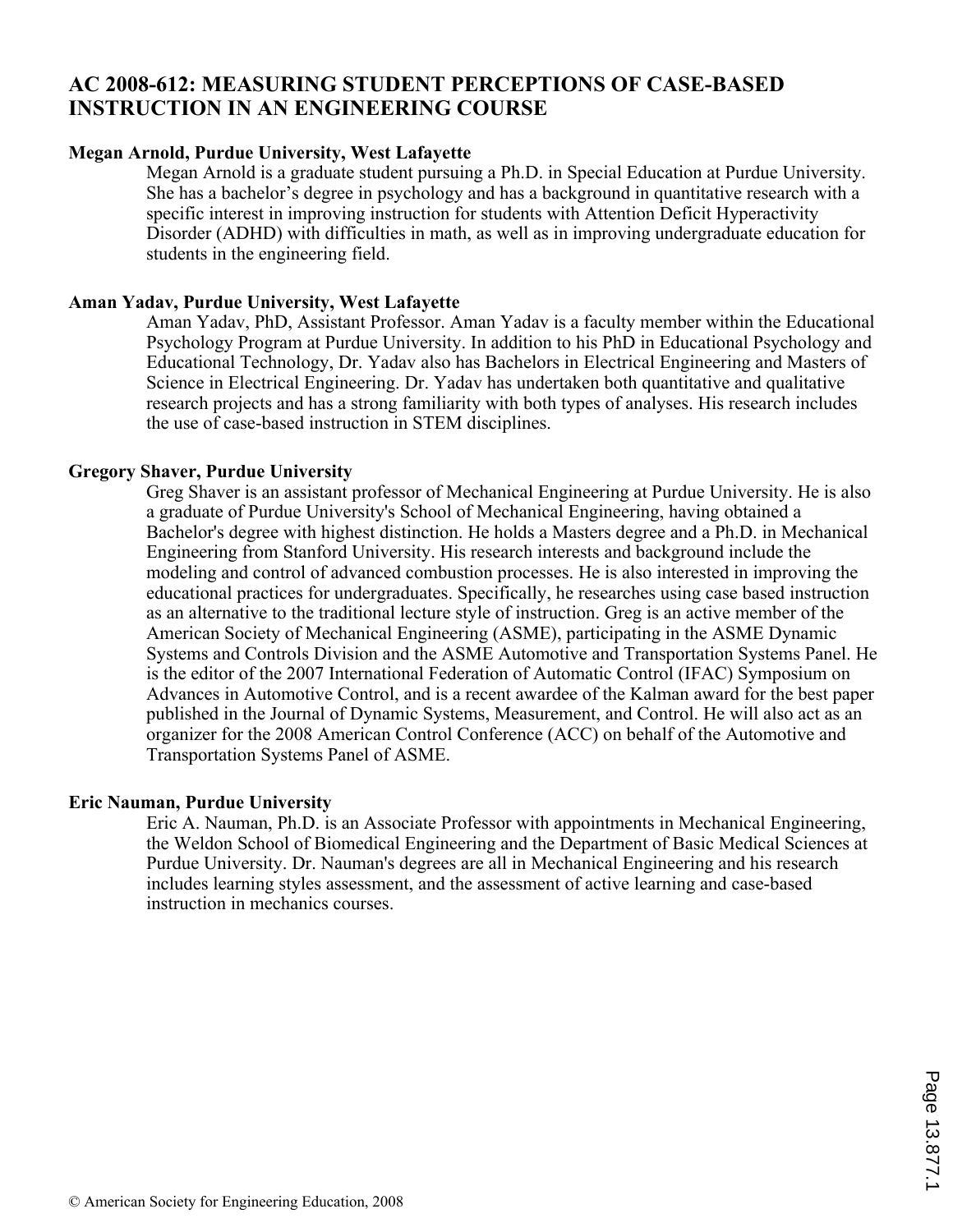# **Measuring Student Perceptions of Case-based Instruction in an Engineering Course**

### **Abstract**

One method that has been used as an alternative to the lecture based method of instruction and has produced positive results in the classroom is case-based instruction. Case-based instruction is an instructional technique that has been hypothesized to teach students to learn skills necessary for success as an engineer in the field.<sup>1</sup> The current study focuses on comparing the case-based method of instruction and the lecture based method of instruction in a more uniform way that will allow future researchers to understand the impact of case-based instruction on student learning.

### **Introduction**

In today's typical science undergraduate courses, professors use a lecture style of teaching that concentrates on memorization and recall of material. This approach emphasizes declarative knowledge rather than procedural knowledge.<sup>1</sup> A lecture style format also frequently leads to reductions in student attention and engagement, which results in lower attendance (between 50 to 65 percent) and information retention (typically about  $10\%$ ).<sup>2</sup> This means that students are not motivated to come to class nor are they retaining information from classrooms that emphasize declarative learning, memorization and recall.<sup>2,  $\overline{3}$ </sup>. When there is an emphasis on memorization and not application or content understanding, retention of students within the math and science based majors becomes problematic.<sup>4</sup>

Recently, the engineering field has begun to incorporate learner-context teaching such as casebased instruction and other problem based learning methods in the classroom**.** Since World War II, many educational reforms have been made in the field of engineering based on the idea that understanding concepts in a meaningful context and understanding the science behind the techniques learned in laboratories was an essential part of student learning. More recently, various reports (e.g., *Engineering Education for a Changing World; Engineering Education: Designing an Adaptive System; Restructuring Engineering Education: A focus on Change; Shaping the Future; Transforming Undergraduate Education in Science, Math, Engineering, and Technology; Reinventing Undergraduate Education*) have called for a curriculum that is student centered and teaches problem solving, leadership, ethics, communication, and cooperation in teams.<sup>8</sup> One way to incorporate learner-centered methodologies is through the use of case studies to help students develop better conceptual understanding and critical thinking skills.

Case-based instruction is an instructional technique that has been hypothesized to increase students' critical thinking skills by allowing faculty to provide opportunities for students to engage in active learning. Case-based instruction has the potential to help students better succeed in the "real world" of practice by embedding the engineering problems in authentic and realistic context. Case-based instruction has only recently been implemented in the engineering disciplines, but has a long and effective history in the business, law, and medical fields. <sup>2, 6</sup> The implementation of case learning allows for the integration of multiple sources to create an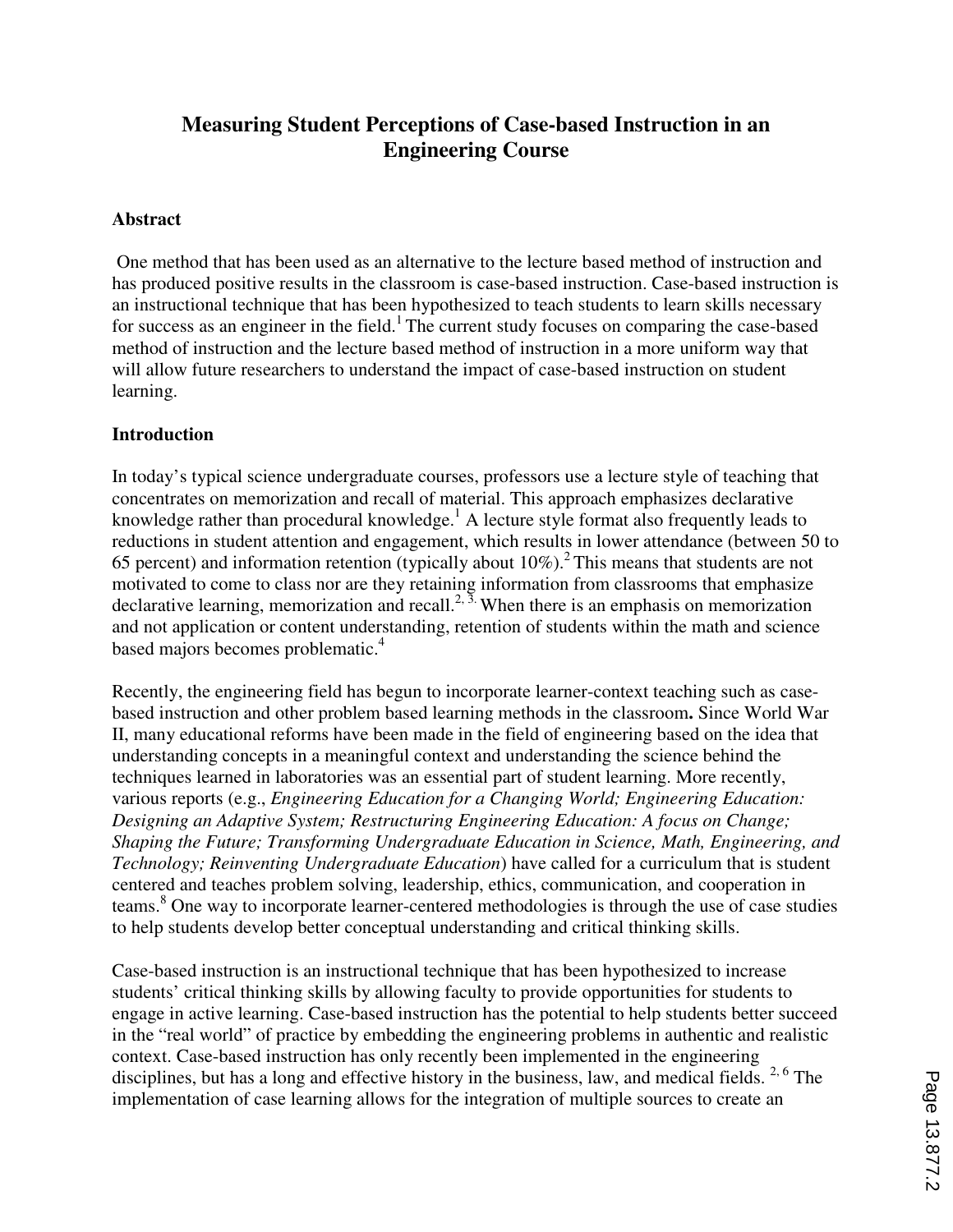authentic learning environment where students grapple with the ethical and societal problems within their fields.<sup>4</sup> Cases also allow students to engage in discussions, develop team work skills, problem solving skills, reflective thinking skills, and also gives them a meaningful and conceptual understanding of the topic.<sup>1,4, $\overline{6,7}$ </sup> Thus, case-based instruction gives students a better understanding of the material presented and allows them to have a smoother transition to the work force by allowing students to learn to apply material rather than memorize it.<sup>5,7</sup>

Overall, case-based instruction has been used in numerous ways in the engineering field with encouraging results.<sup>9</sup> However, using case-based instruction is a technique that requires more effort and more research in the engineering field. Specifically, the implementation of cases and the perceptions of students about this approach is an area where more research should focus. The current research attempted to look at student perspectives on case-based instruction and lecture based instruction. Specifically, this study addressed the following research questions: 1) Do students feel that case studies or lecture helps them to make more gains in terms of conceptual understanding, confidence, realism and connection to other topics, and appreciation and enthusiasm for the subject; and 2) Do students prefer one approach over the other?

## **Method**

## *Participants*

Participants included 60 undergraduates enrolled in a large Midwestern University enrolled in a mechanical engineering course. Participants' age ranged from 20 to 22 years old with six juniors and 54 seniors. Participants included 12 females and 43 males (five participants chose not to respond to the gender demographic question). The course was required for 58 of the participants.

## *Materials and Procedures*

The survey was adapted from the Student Assessment of Learning Gains (SALG) survey (available free via Wisconsin Center for Education Research at http://www.wcer.wisc.edu/salgains/student/default.asp). The survey asked students whether the lesson helped them to make gains in conceptual understanding (e.g., "I made gains in understanding the main concepts"), appreciation and enthusiasm for the subject (e.g., "I made gains in enthusiasm for the subject"), relevance to the real world (e.g., "I made gains in understanding the relevance of this field to real world issues"), and problem solving abilities (e.g., "I made gains in the ability to think through a problem or argument"). Students responded using a Likert-type point scale ("not at all," "a little," "somewhat," "a lot," or "a great deal").

Four different topics were taught using either the lecture or case studies. Two topics (e.g., bode plots and thermal systems) were exclusively taught using the lecture method, while the remaining two topics (e.g., hydraulics and electro-mechanical) were exclusively taught using case studies. After each topic was covered using either the lecture method or the case study method, students anonymously completed the survey.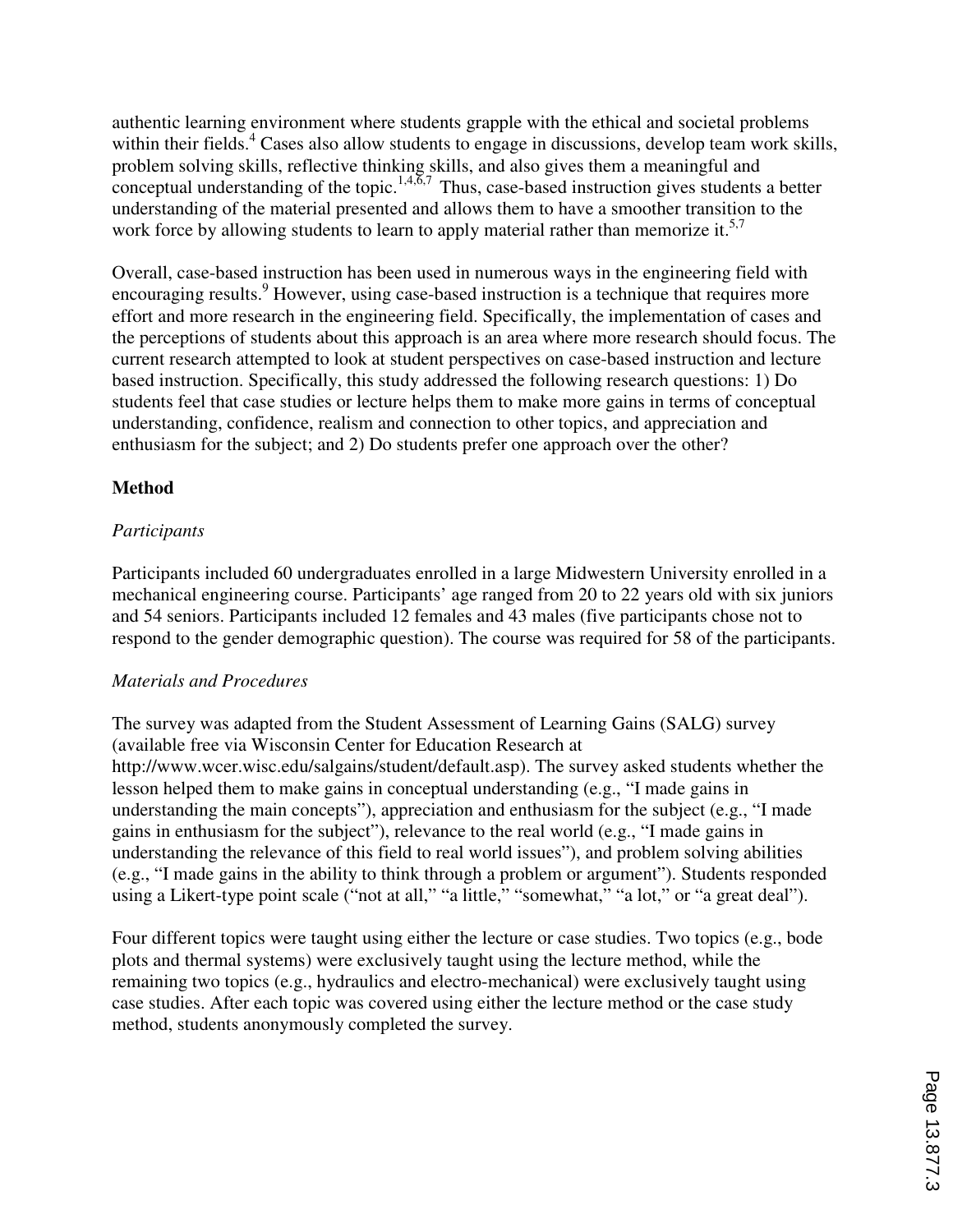#### **Results**

Survey results suggested that students felt the case study approach helped them to make greater gains in understanding how ideas in the class related to those in other engineering classes, 47.66% of people reported that they made a lot or a great deal of gains when using cases studies and 30.69% of people reported that they made a lot or a great deal of gains when using the lecture style. Similarly, students felt they made greater gains in understanding the relevance of the field to real world issues when using case studies (63.55%) as opposed to lecture (33.66%). Students also felt they made greater gains in appreciating the field while using cases (52.83%) as opposed to lecture (29.70%). Students also felt they made greater gains in enthusiasm for the subject when using case studies (34.91%) as opposed to lecture (22.77%).

However, students preferred lecture when it came to making gains in the ability to think through a problem or argument (39.6%) as opposed to case studies (33.64%). Also, students felt lecture was more successful in helping them feel more comfortable with complex ideas (33.66%) as opposed to case studies (24.53%). Students felt that there was no real difference between the two approaches on their confidence in their ability to do in engineering field (case=27.1%; lecture=28.71%), understanding the main concepts (case=47.67%; lecture=46.53%) and understanding the relationship between concepts (case=44.86%; lecture=42.57%).

#### **Discussion**

The findings suggest that students had mixed feelings about case-based instruction when implemented in a course that is primarily lecture based. Students preferred case studies because they increased understanding of engineering and multidisciplinary concepts, while also helping to add realism to the class. Students also felt case studies helped to prepare them for their future careers, which is similar to the findings of other relevant research.<sup>1,4,6,7</sup> This was expected because the purpose of case-based instruction is to allow students to engage in discussions and develop team work skills, problem solving skills, reflective thinking skills, and a meaningful and conceptual understanding of the topic.<sup>1,4,  $\delta$ , 7 Similarly, cases have been assumed to allow students</sup> to have a smoother transition to the work force from college by allowing students to learn to apply material rather than memorize it.<sup>5,7</sup> On the other hand, students preferred the lecture method in order to help them understand course concepts and complex topics. This may be due to the fact that lecture specifically states what material needs to be learned, while case studies are more subtle and students often feel that there is no "right" answer.<sup>9, 10</sup> The majority of the students had not experienced case studies before; hence, their unfamiliarity with the case teaching method could be hypothesized for their mixed feelings towards this approach.

The results reported in this paper are limited in that student perceptions of the teaching methodology were reported, and no measures were used to assess actual learning gains. While these results say that students prefer case-based instruction to gain certain skills, there is not insight into why this may be the case. Furthermore, this was a survey used in one mechanical engineering course, which means the results may be hard to generalize to other engineering courses. Further research needs to be done to truly understand case-based instruction and to